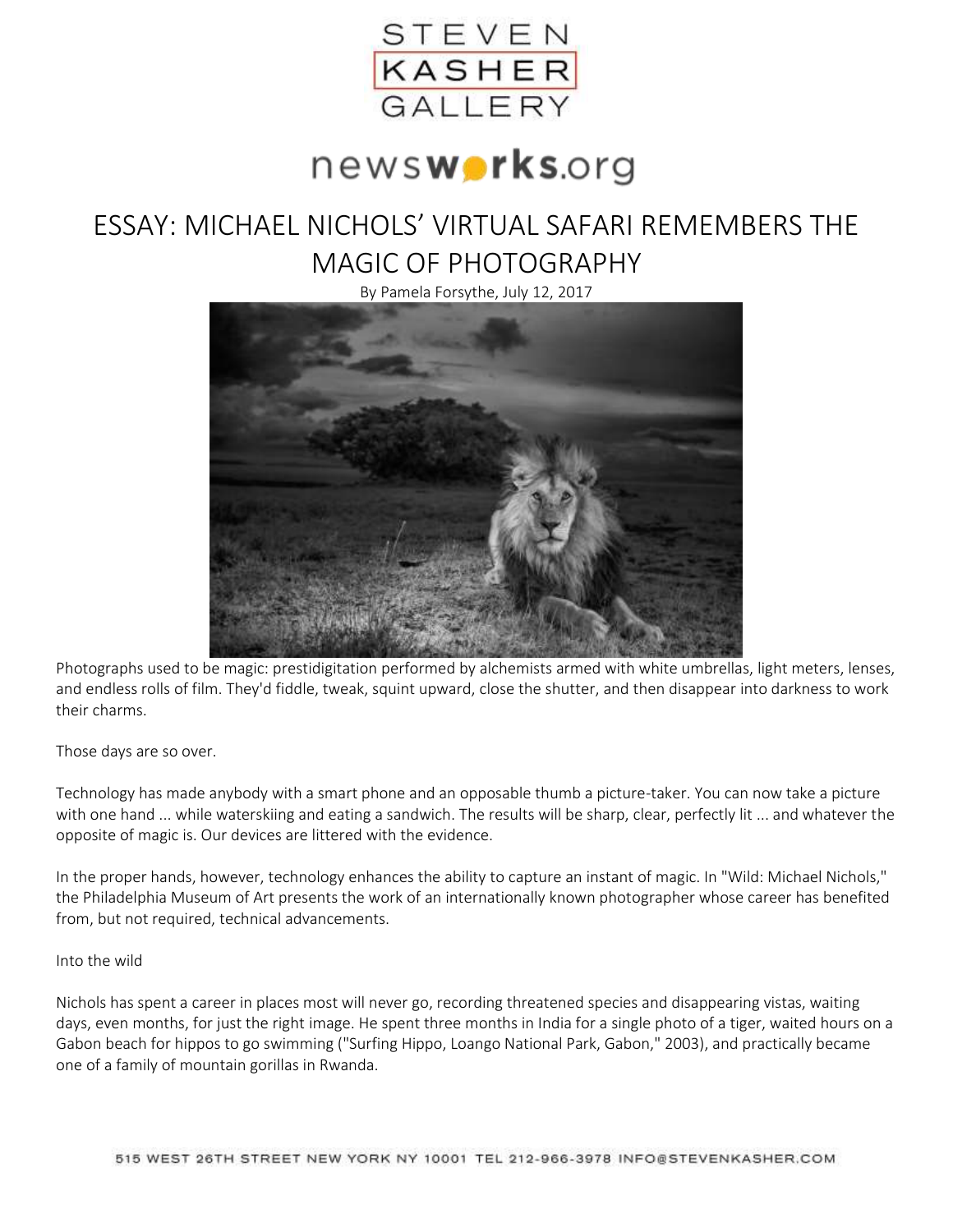

In the Congo Basin of Africa, Nichols trekked 2,000 miles in 15 months with scientist J. Michael Fay to produce the book "The Last Place on Earth" (2005). That project, along with his earlier book "Brutal Kinship," form the main themes of "Wild."

Though this is the first time his work has been exhibited in a museum, Nichols has been well exposed, particularly in National Geographic. After several years as a contributor, he joined the staff in 1996, was named editor-at-large in 2008, and recently retired from the publication, his valedictory being a 2016 issue on Yellowstone National Park.

#### Art in conversation

Curators Peter Barberie of PMA and Melissa Harris, author of "A Wild Life: A Visual Biography of Photographer Michael Nichols" (Aperture, 2017) juxtapose Nichols work with pieces from the collection, setting up a subtle conversation about human interactions with nature over time and across cultures.

Near Nichols' photo of elephants whose parents are missing ("Orphan Elephants, David Sheldrick Wildlife Trust, Nairobi National Park, Kenya," 2011), stand a 19th century chair and footstool made of exquisitely carved ivory — the main reason young elephants become orphans.

Technology has extended Nichols' reach as a photographer. Camera traps and robots have been invaluable in remote areas where it is impossible to stay in position long enough or get close enough to, for example, a tiger leaping overhead. The animal triggers the shutter, or as Nichols puts it, "They take their own picture."

### Four keys to capturing wild photographs

Listening to Nichols describe his methods, it's clear that, though technology enables anybody to accidentally shoot an amazing picture, regularly doing so takes more than sophisticated equipment. Walking through "Wild," Nichols talked about the approach he's developed over 40 years.

Invisibility: When shooting, Nichols tries "to not be there." Whether through concealment, taking time to blend into the landscape, or using remote equipment, his objective is for the image to be completely natural, as if no one were looking.

Patience: It took Nichols 11 months to photograph lions in Tanzania, and he adapted to his subjects. Working at night to match their activity, he used special lighting to avoid blinding his prey or alerting them to the camera's presence.

Anticipation: Patience comes more easily when you know why you're waiting, and Nichols usually does. In Kenya, he took a guide's advice and set up near a grove of trees, where the elephants he sought would gather in the heat of the day. With the hippos in Gabon, Nichols knew what they were likely to do, and just waited on the beach. His photos are the result of understanding the animals and being available at precisely the right moment.

"If we're going to have elephants, if we're going to have lions, we have to work with them," he says. "We have to let them live."

Break rules: "The only way you can make a great photograph is to break some rules," Nichols says. Working on the National Geographic's Yellowstone issue, Nichols was treated like any other visitor in terms of access. Instructions which, presumably, he mostly followed. However, when he made the spectacular "Grand Prismatic Spring, Yellowstone National